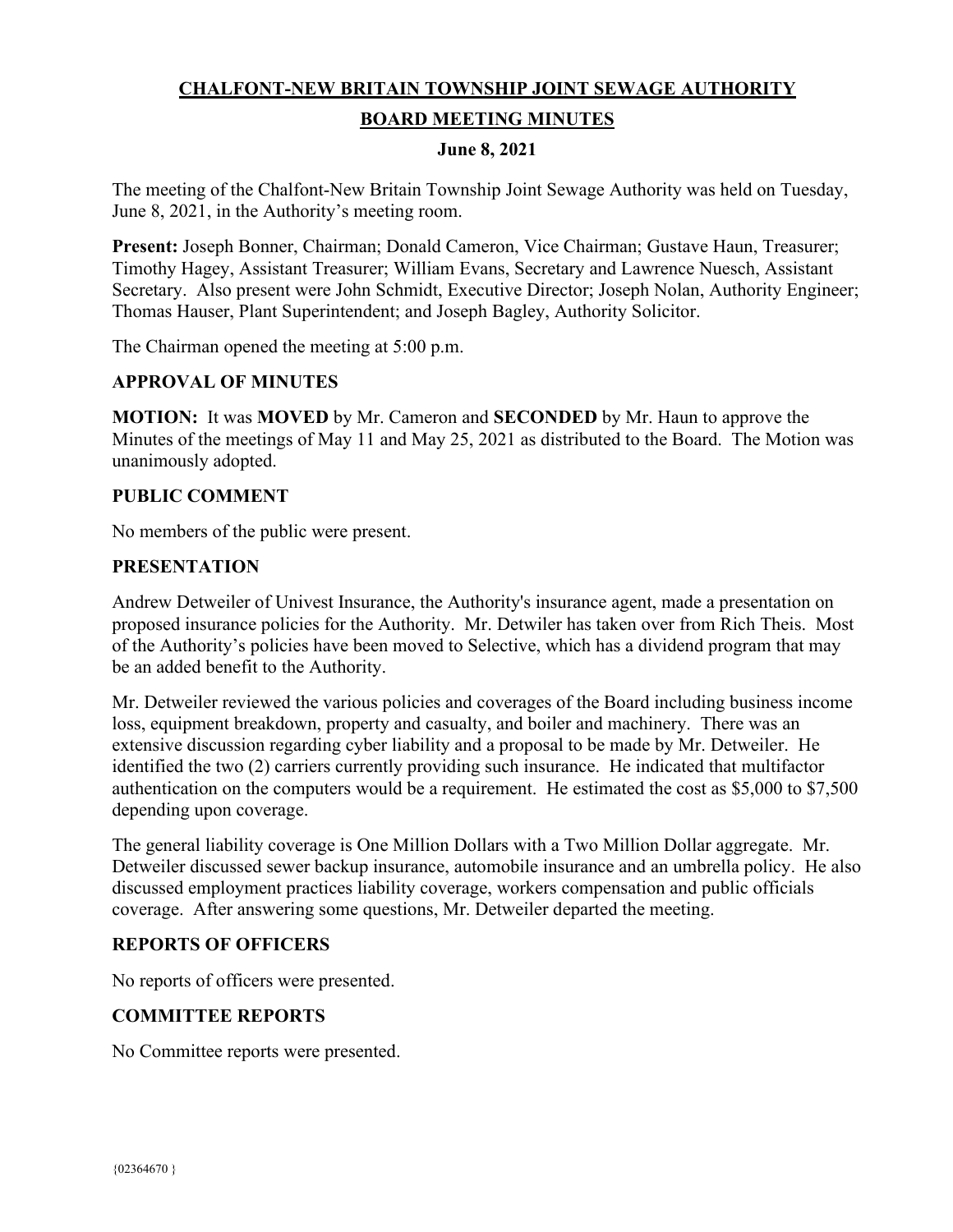## **SUPERINTENDENT'S REPORT – Thomas Hauser**

Mr. Hauser reported that Treatment Plant operations continue to be trying due to equipment problems. Notwithstanding that fact, the final effluent quality improved over last month.

Precipitation: 7.1 inches Average Daily Flow: 3.74 MGD Peak Day Flow: 7.73 MG

Process performance met all limits.

In the Plant, routine maintenance was performed as scheduled. Problems continue to be had with the No. 2B clarifier with flights and chains misaligned after a few rotations. The effluent screen was put back together and was back in service. The No. 2 DAFT bottom collector drive was breaking shear pins; it was drained and determined that the drive shaft is seized; personnel are working on getting it free.

The new aerator disc for No. 4 aerator arrived and Eastern Environmental began putting discs on one of the shafts. A drain line from clarifier Nos. 3A and B clogged which was eventually cleared with the Vactor truck. The No. 1 aerator gear-reducer began leaking oil from the input shaft seal. A new seal kit was ordered. The unit is operating intermittently. Personnel worked on repairs to the "channel monster" for Pump Station No. 8. Parts were ordered that were needed for completion. 220 cubic yards of biosolids were hauled to a local farmer.

During the Memorial Day weekend, the Plant experienced high flows from the rainfall and the Plant was put into "storm mode".

In the collection system, routine pump station maintenance was performed. Grit was removed and the wet well and pipes of Pump Station Nos. 6 and 7 were cleaned in preparation for draw-down testing. The Cycle C and D meters were read. PA One-Call notifications were marked. Potassium permanganate pumps were readied for the season. Pump Station No. 8 was experiencing problems with pumps clogging with wipes. Maintenance was performed on Authority vehicles as required and personnel assisted with the Vactor truck.

There was a question from the Board as to the meaning of "storm mode". Mr. Hauser responded that high flows can be buffered using the equalization tanks. Personnel can shift around where the flow is distributed to help prevent solids washout. While it cannot be done for long term, it can be done on a short-term basis while the high flows exist. The existence of the oxidation ditch provides such options.

Another question was asked by the Board about the new influent screen stopping the rag problems. Mr. Hauser responded in the affirmative but said that there may still be rags within the system.

# **EXECUTIVE DIRECTOR'S REPORT - John E. Schmidt**

Mr. Schmidt presented a request for two (2) EDUs for 9 Sellersville Road which is a subdivided lot within New Britain Township.

**MOTION:** It was **MOVED** by Mr. Haun and **SECONDED** by Mr. Hagey to approve the two (2) EDUs of capacity. The Motion was unanimously adopted.

Mr. Schmidt reported that Escrow Accounts Nos. 120 and 125 for the Rolling Ridge Subdivision should be closed.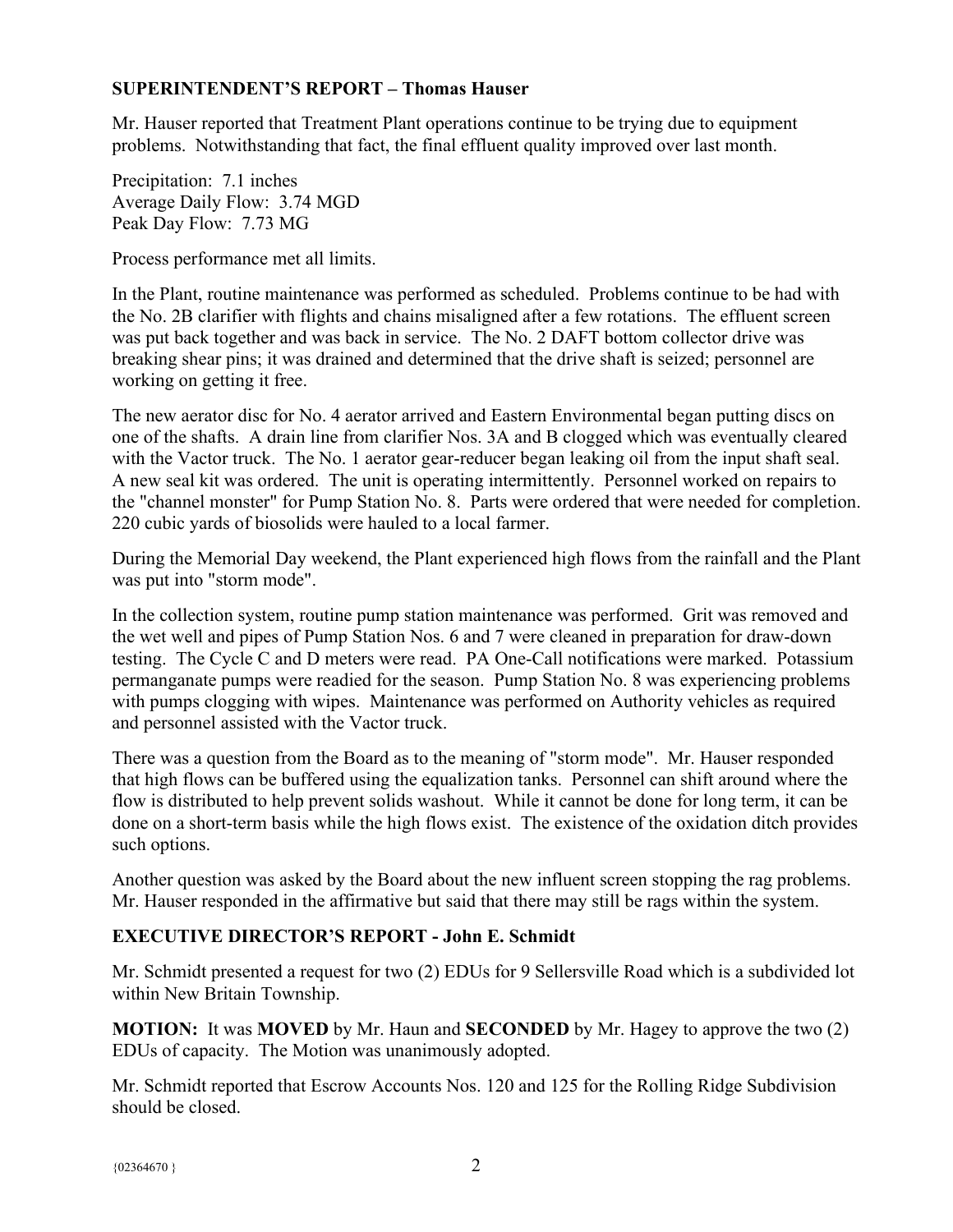**MOTION:** It was **MOVED** by Mr. Haun and **SECONDED** by Mr. Cameron to close Escrow Accounts Nos. 120 and 125. The Motion was unanimously adopted.

Mr. Schmidt reviewed with the Board the twelve-month year-end revenue and expense report. Mr. Schmidt reported that revenues were just over 100% for the year. Sewer rentals were still good despite the pandemic. There was a brief discussion regarding delinquencies. The operating expenses were under budget though Plant equipment maintenance and repairs was up for the year. Mr. Schmidt recommended that the budget number be higher in the coming year for equipment maintenance and repairs.

Mr. Schmidt went over other details of the revenue and expense report.

There was a question from the Board about whether there was an increase in the number of liens. Mr. Schmidt responded that the liens are actually being addressed because of the recent increase in house sales at which time the liens are paid off.

Mr. Schmidt reported that the sewer backup at Remington Oaks has been concluded.

Mr. Schmidt reported that he received more details about proposed parking from the Soccer Association which amounts to about 25 more parking spaces. They were instructed to go to Doylestown Township for a permit. They may be required to do stormwater management.

Mr. Schmidt reminded the Board that the second meeting in June has been cancelled.

# **ENGINEER'S REPORT – Joseph Nolan, P.E.**

Mr. Nolan reported that the advertisement window for the Act 537 Plan Special Study for Pump Station No. 4 remains open until June 16. If no comments are received, DEP will take the study under consideration.

The Act 537 Plan is on the agenda for New Britain Township's Board of Supervisors meeting for June 21. If the Township passes a resolution on the Special Study, the Authority still needs to proceed to obtain a Part II permit from DEP. If planning approval is timely received, the Authority may be ready to place the project out to bid by the end of the Summer. The process for obtaining easements from the property owners has been commenced.

Mr. Nolan recommended that Requisition No. 222 for Capital Expenditures in the amount of \$19,787.95 representing new controls and motors for Centrifuge No. 1 be approved.

**MOTION:** It was **MOVED** by Mr. Nuesch and **SECONDED** by Mr. Haun to approve Requisition No. 222 for Capital Expenditures in the amount of \$19,787.95. The Motion was unanimously adopted.

Mr. Nolan next presented Requisition No. 265 for Capital Improvements is in the amount of \$4,064.27 representing professional services in regards to the Pump Station No. 4 Project. He recommended approval.

**MOTION:** It was **MOVED** by Mr. Cameron and **SECONDED** by Mr. Hagey to approve Requisition No. 265 for Capital Improvements in the amount of \$4,064.27. The Motion was unanimously adopted.